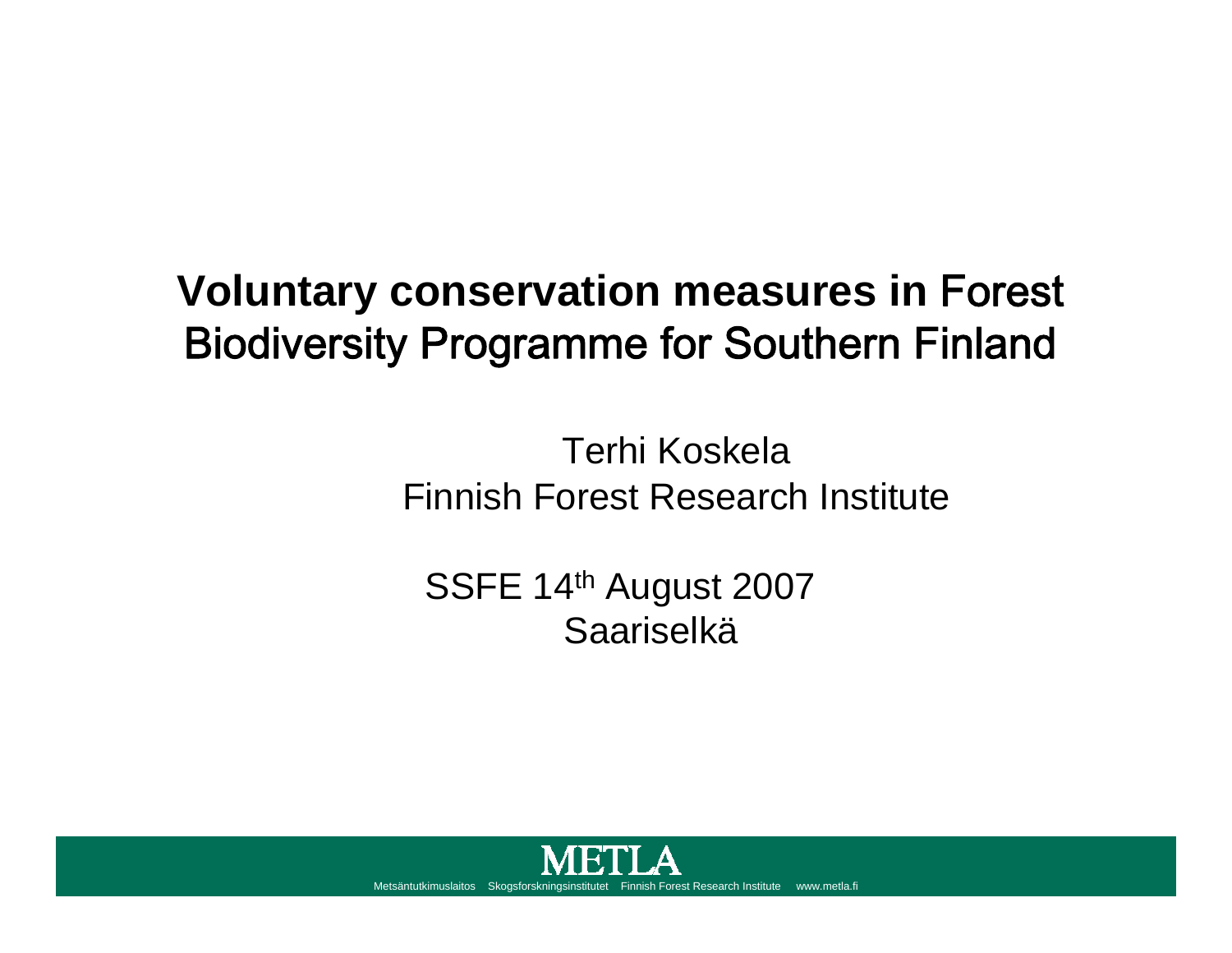### Nature conservation in Finnish forests

2 % of forest protected in South, 16 % in North



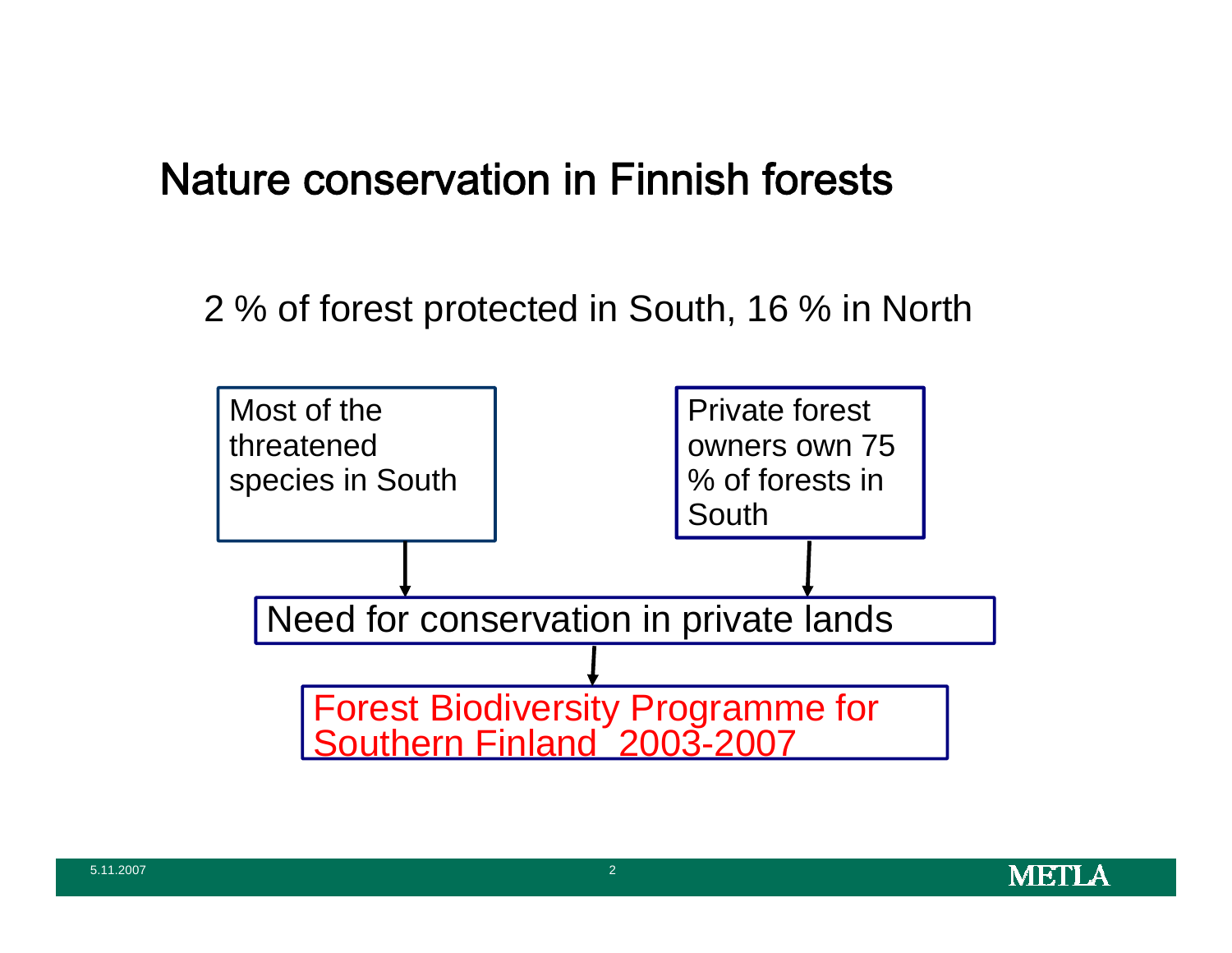### Forest Biodiversity Programme for Southern Finland 2003-2007

Pilot projects of voluntary conservation measures:

- Nature values trading
- Competitive tendering
- Forest biodiversity cooperation networks
- All the instruments are based on voluntary tenders by the forest-owners
- Site selection based on the biological criteria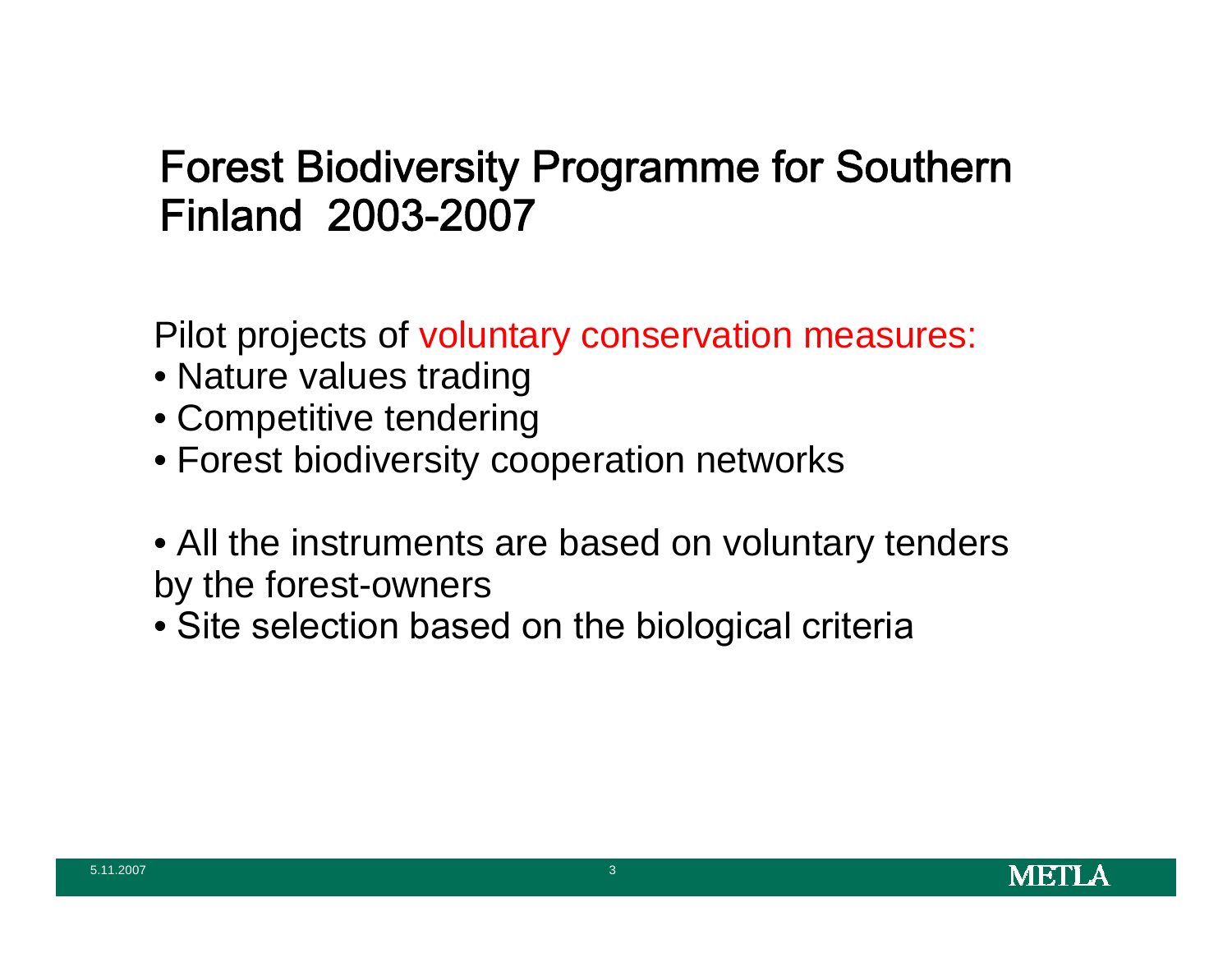### Nature values trading

- A landowner enters into an agreement to maintain or improve specified biodiversity values of the forest and in return receives a regular payment from the 'buyer' of these nature values (the State)
- **Agreements between landowners and the Forestry** Centre or Regional Environment Centre for a 10(-20) -year period
- $\mathcal{L}_{\mathcal{A}}$  The compensation includes both timber and biodiversity values, average 128 € / ha / year
- 2003-2006 121 contracts for 1219 hectares, average size 9 hectares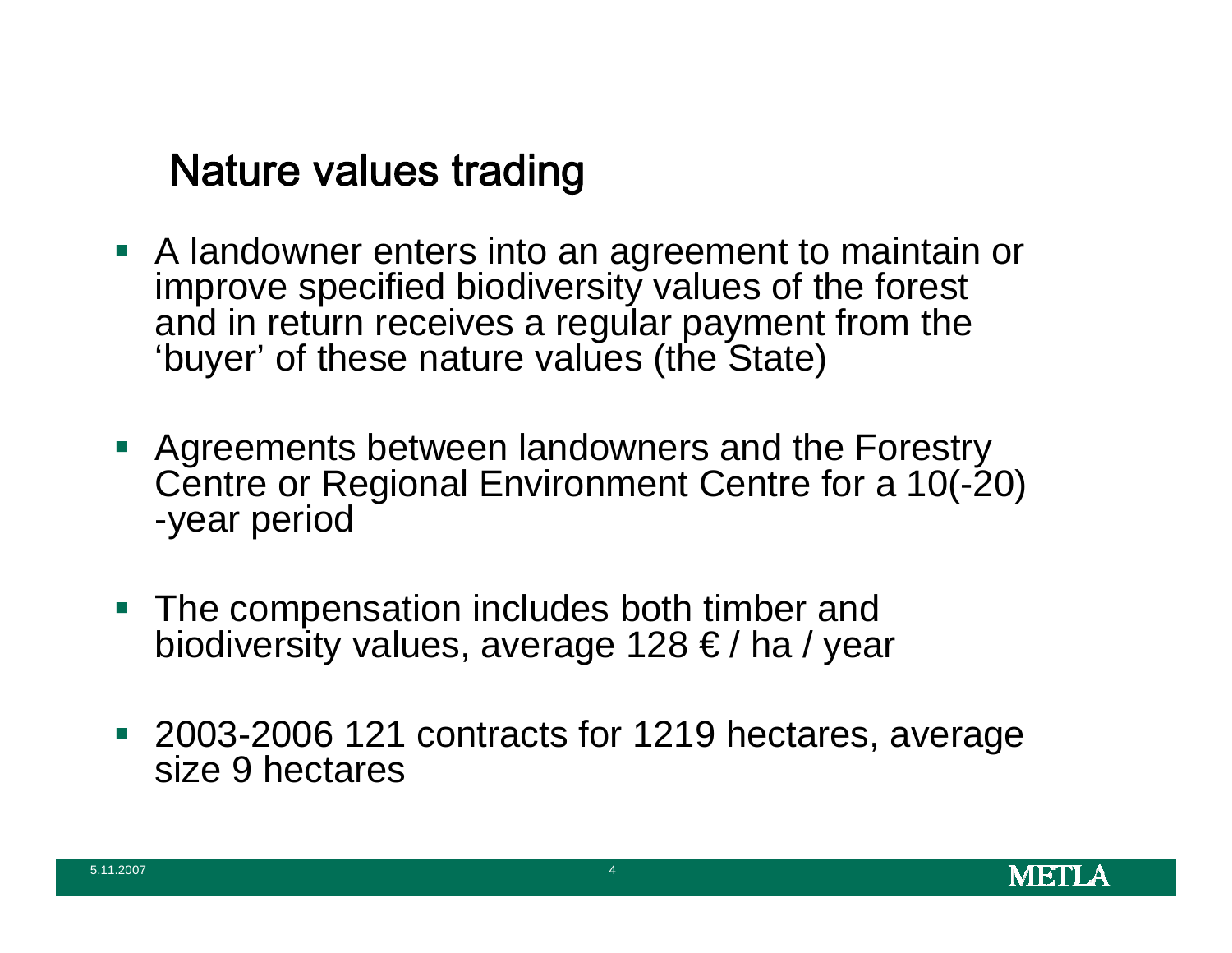## Competitive tendering

• The environmental authorities invite landowners to submit tenders on areas to be protected and the price at which they are willing to offer their sites for protection

• Main focus on areas to be protected permanently or for a long time period

• Three pilot projects 2004-2005 coordinated by Regional Environment Centres

• 31 contracts for 250 hectares

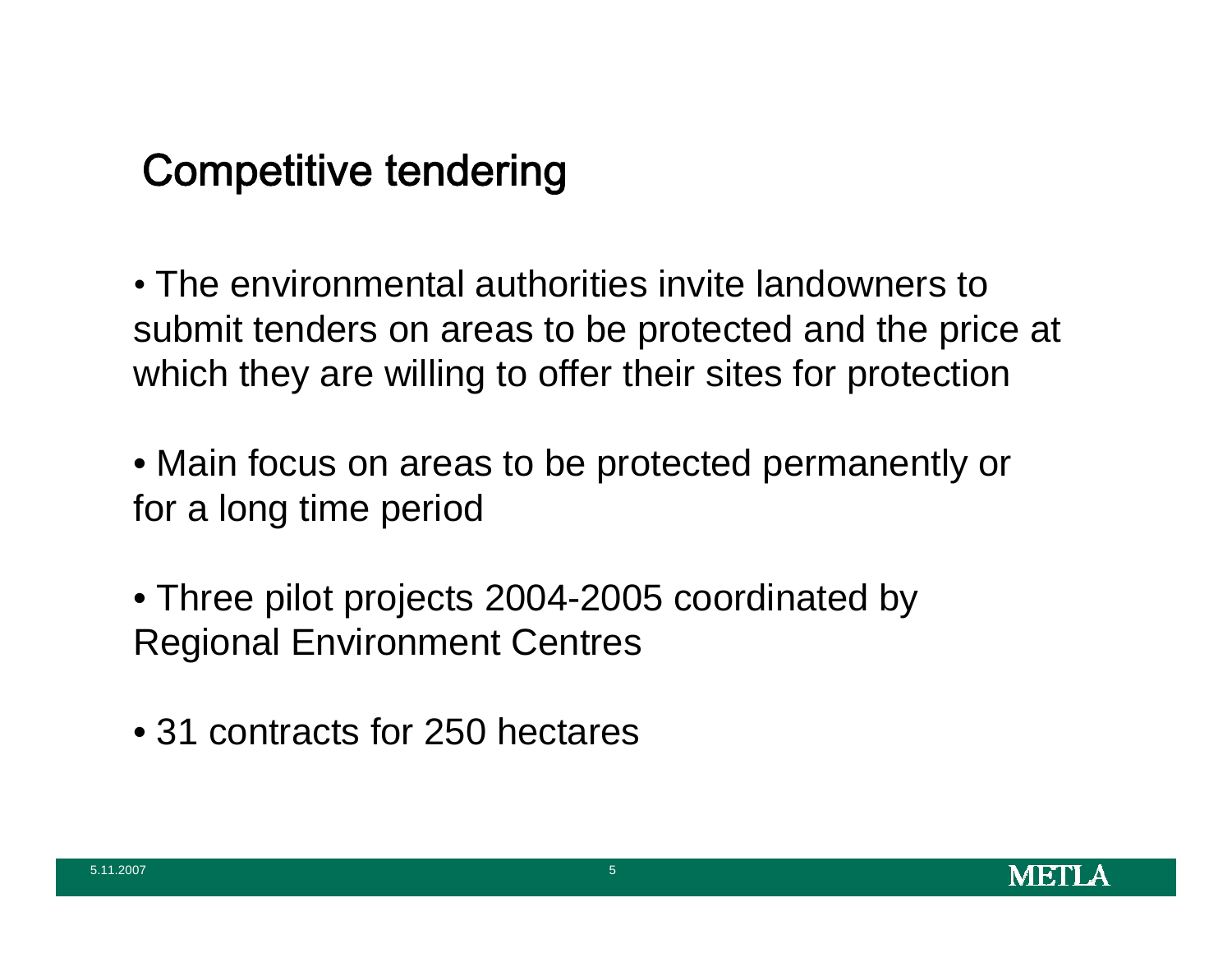#### **Cooperation networks**

• Projects used nature values trading and traditional conservation measures

• The objective was to create cooperation between landowners, authorities, local entrepreneurs and interest groups

• Four pilot projects 2004-2006 coordinated by Forestry Centres or Forest Management Associations

• 122 contracts for 510 hectares

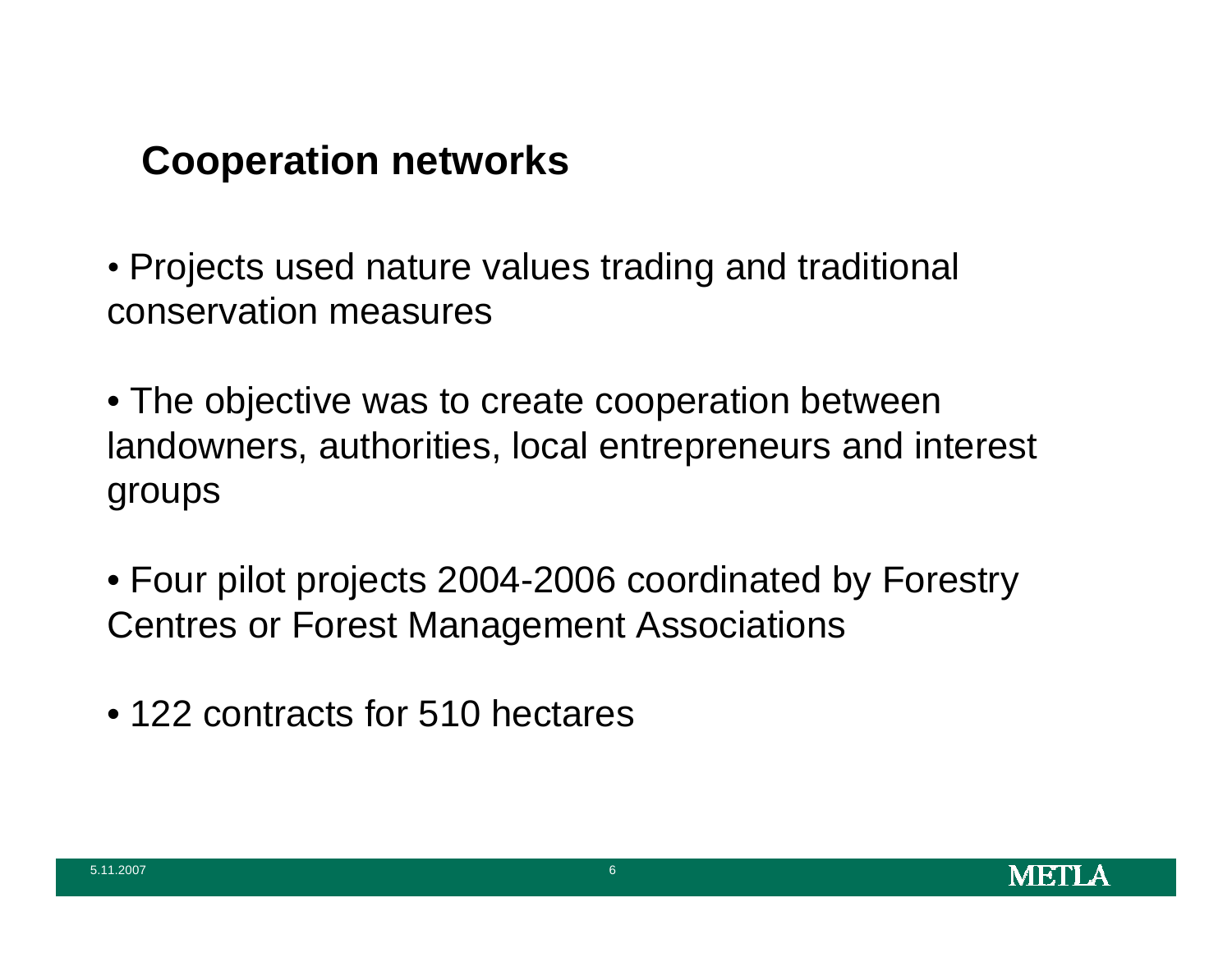#### **Data**

- **Semi-structured interviews**
- **Monitoring questionnaire**
- **Postal surveys**

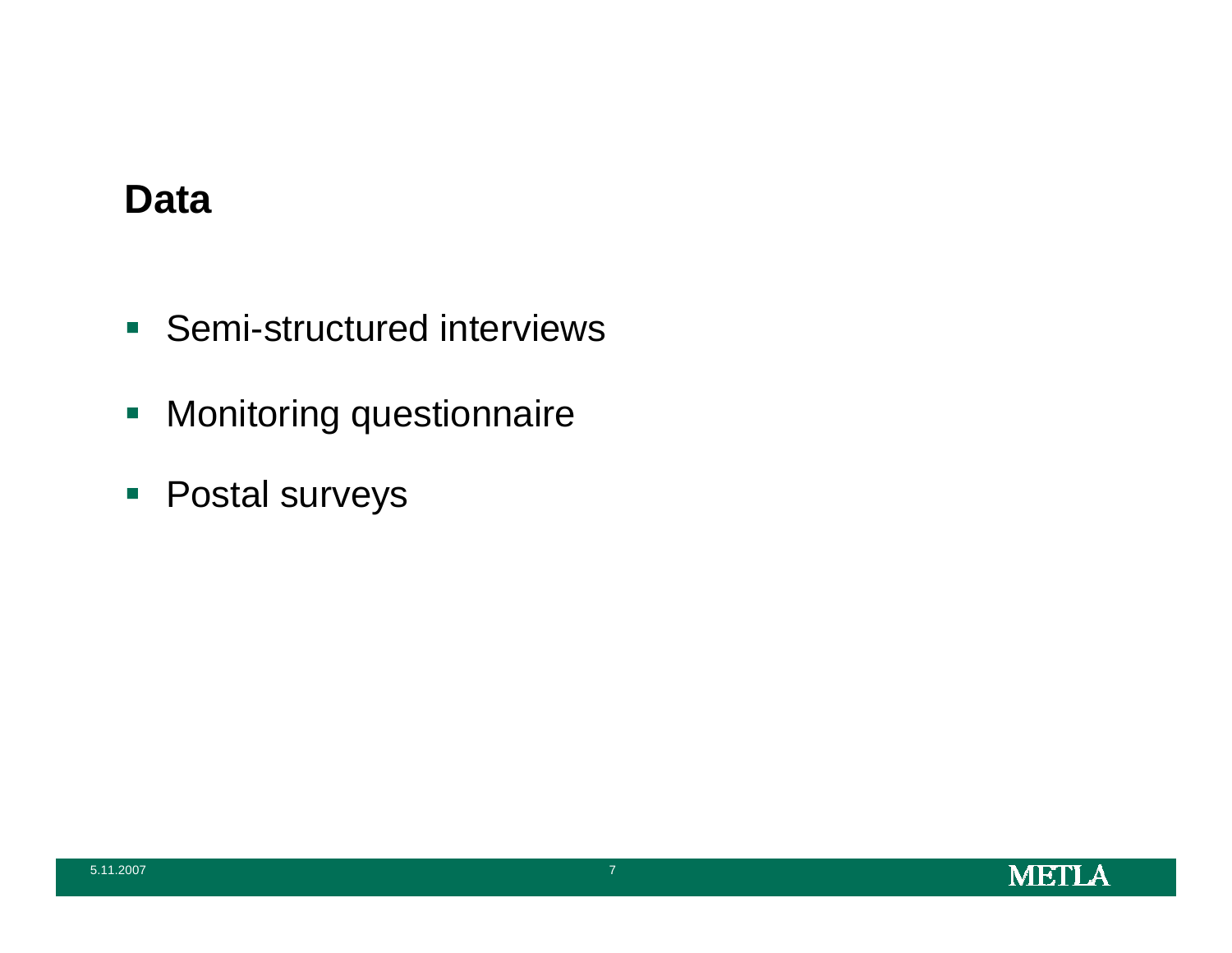### Results: characteristics

|                                     | Nature values<br>trading survey* | Nation-wide survey**    |                             |
|-------------------------------------|----------------------------------|-------------------------|-----------------------------|
|                                     | $(n=89)$                         | South-West<br>$(n=104)$ | Whole country<br>$(n=1241)$ |
| Mean size of forest<br>holding (ha) | 133                              | 26                      | 42                          |
| Mean total area (ha)                | 163                              | 44                      | 55                          |
| Mean age (years)                    | 57                               | 58                      | 58                          |
| Timber selling (%)                  | 71                               | 62                      | 73                          |
| Forest management<br>plan $(\%)$    | 54                               | 54                      | 59                          |

**\*Juutinen et al. 2005, \* \* Horne et al. 2004**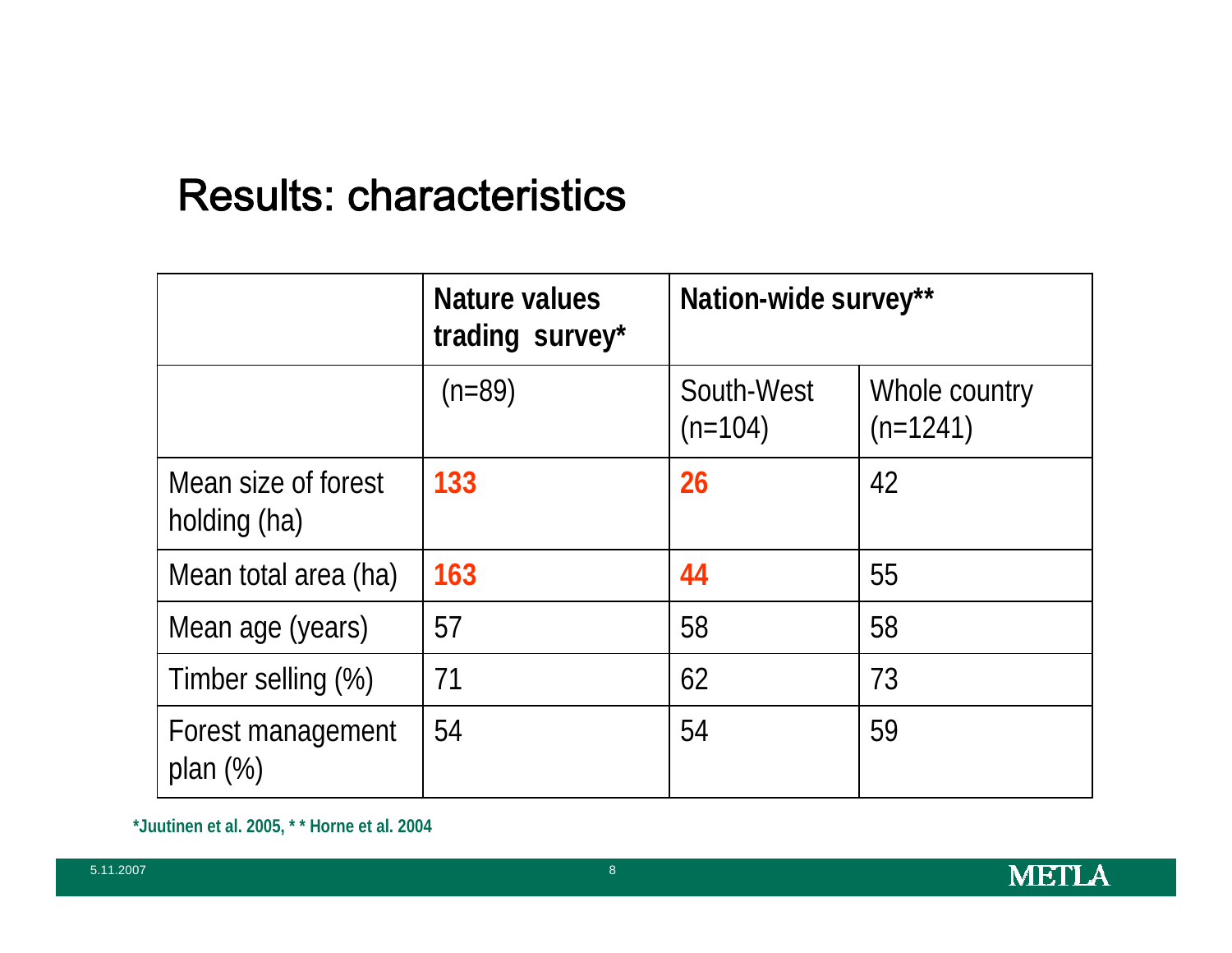#### Results: conservation on own initiative



 $\blacksquare$  Nation-wide survey  $\blacksquare$  Nature values trading survey

METI A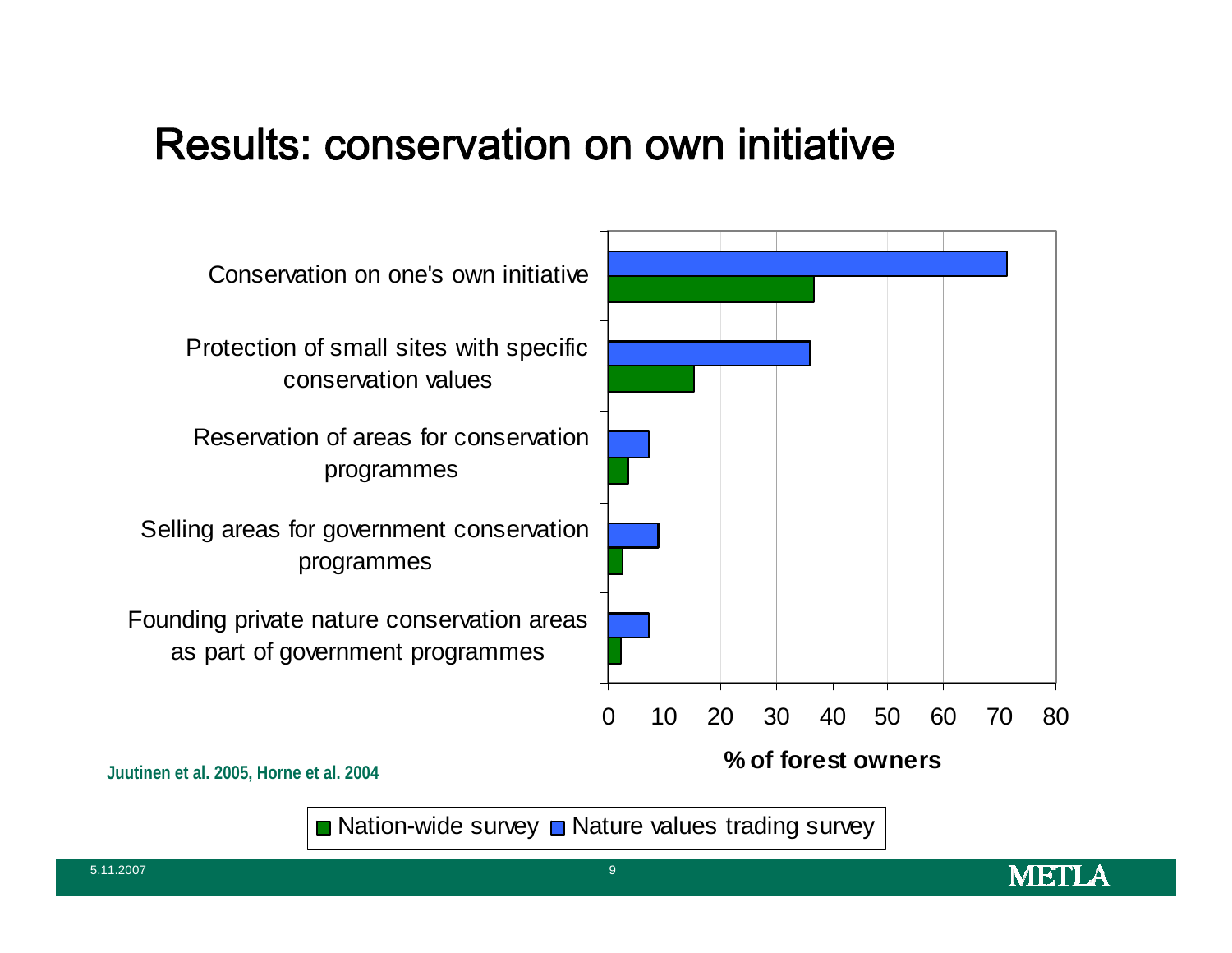**Acceptability** 

Important to the acceptability of conservation contract…

- voluntariness
- **Peroperty rights and sovereignty in decision** making
- …crucial for entering into the contract
	- **Compensation**

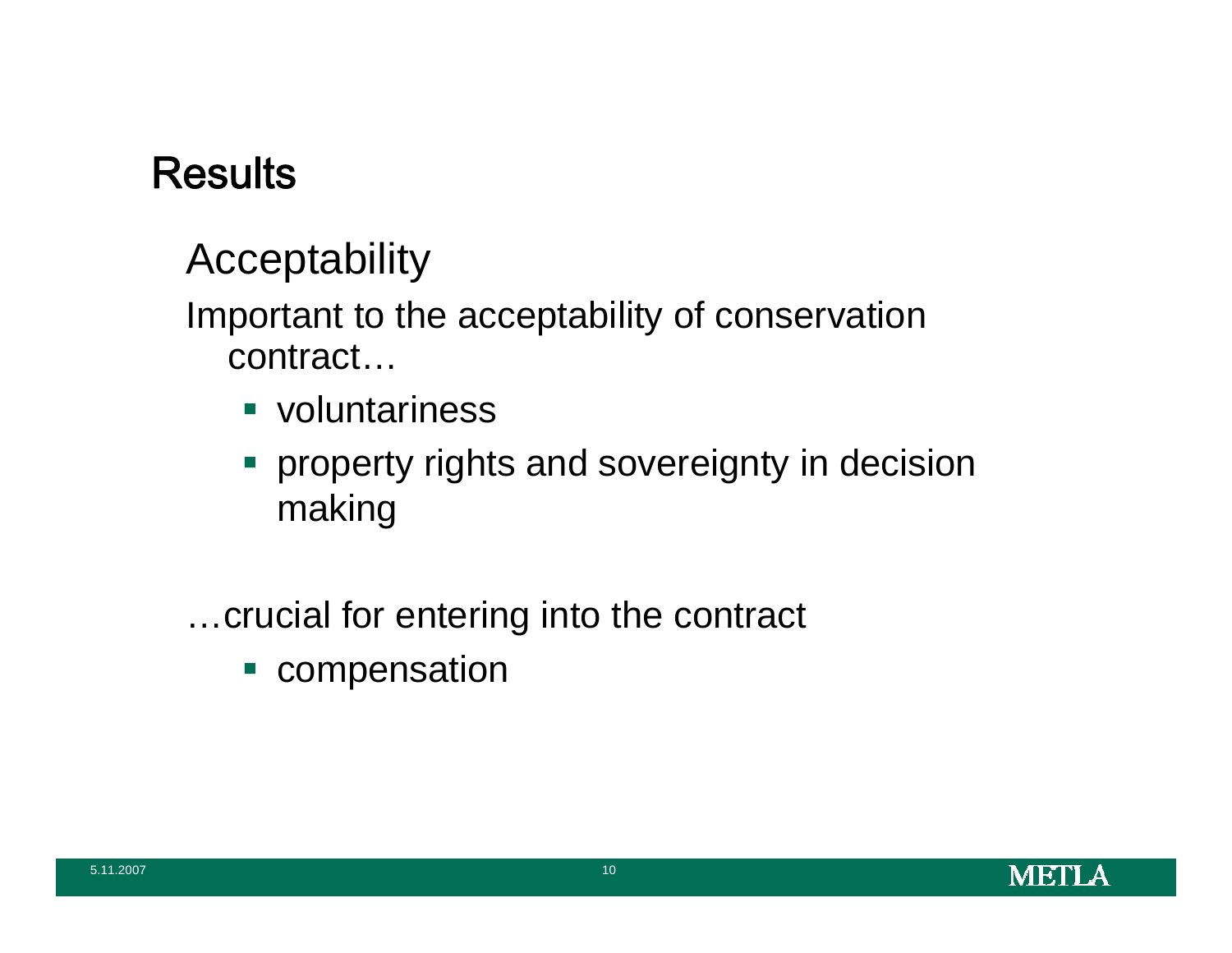Initiator of the contract

**EXT** Landowner's own initiative was most often regarded as the best way to start up a conservation project

In practise…

- Forest owners need advice from forestry professionals to recognize nature values in their forests
- **Both forest owner and authorities should be able** to be the initiator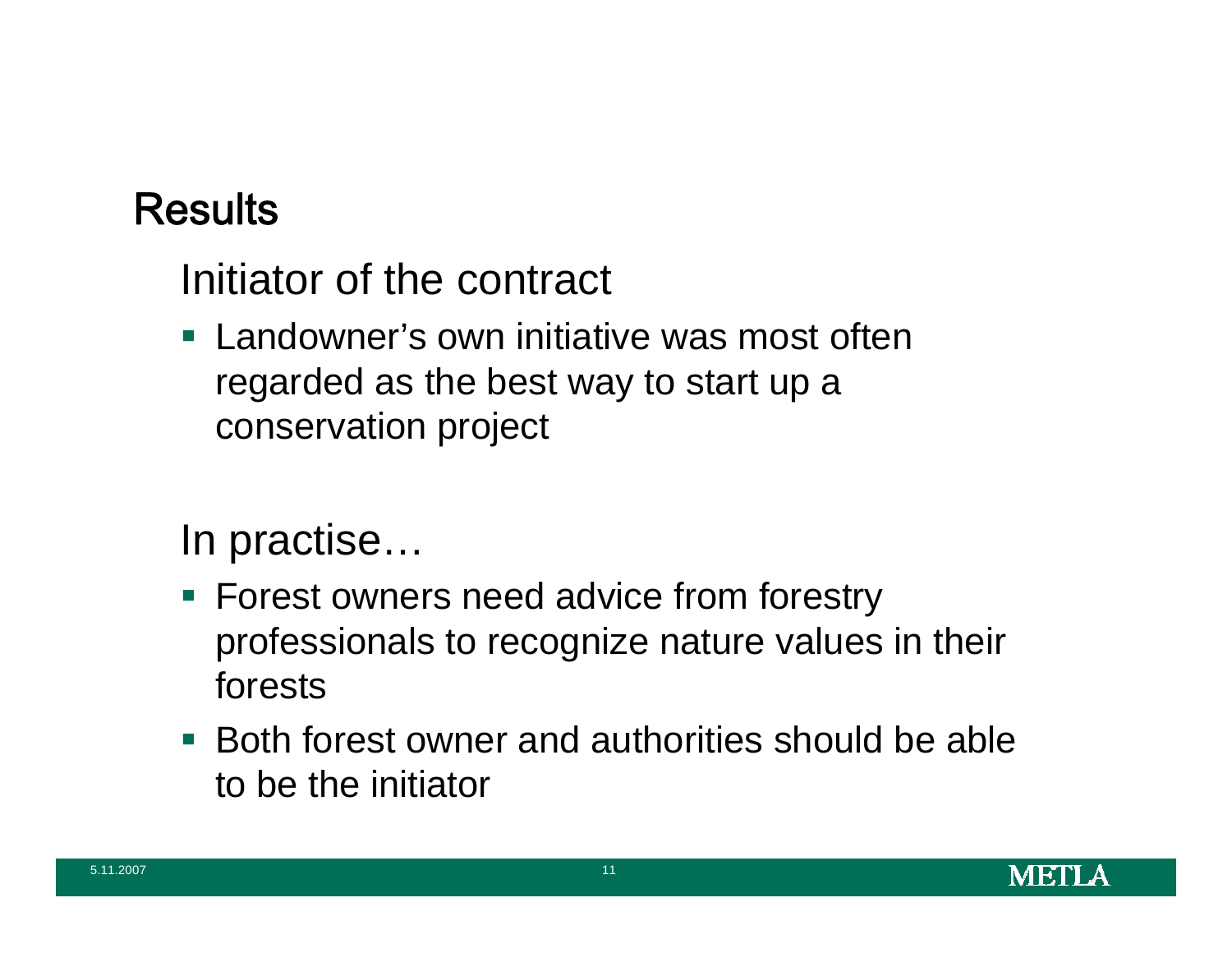Role of authorities

- **Both Forestry Centre and Regional Environment** Centre appropriate contracting parties
- Forest Management Associations role important
- Voluntary conservation measures in forest management planning
- **Cooperation between forestry and** environmental authorities important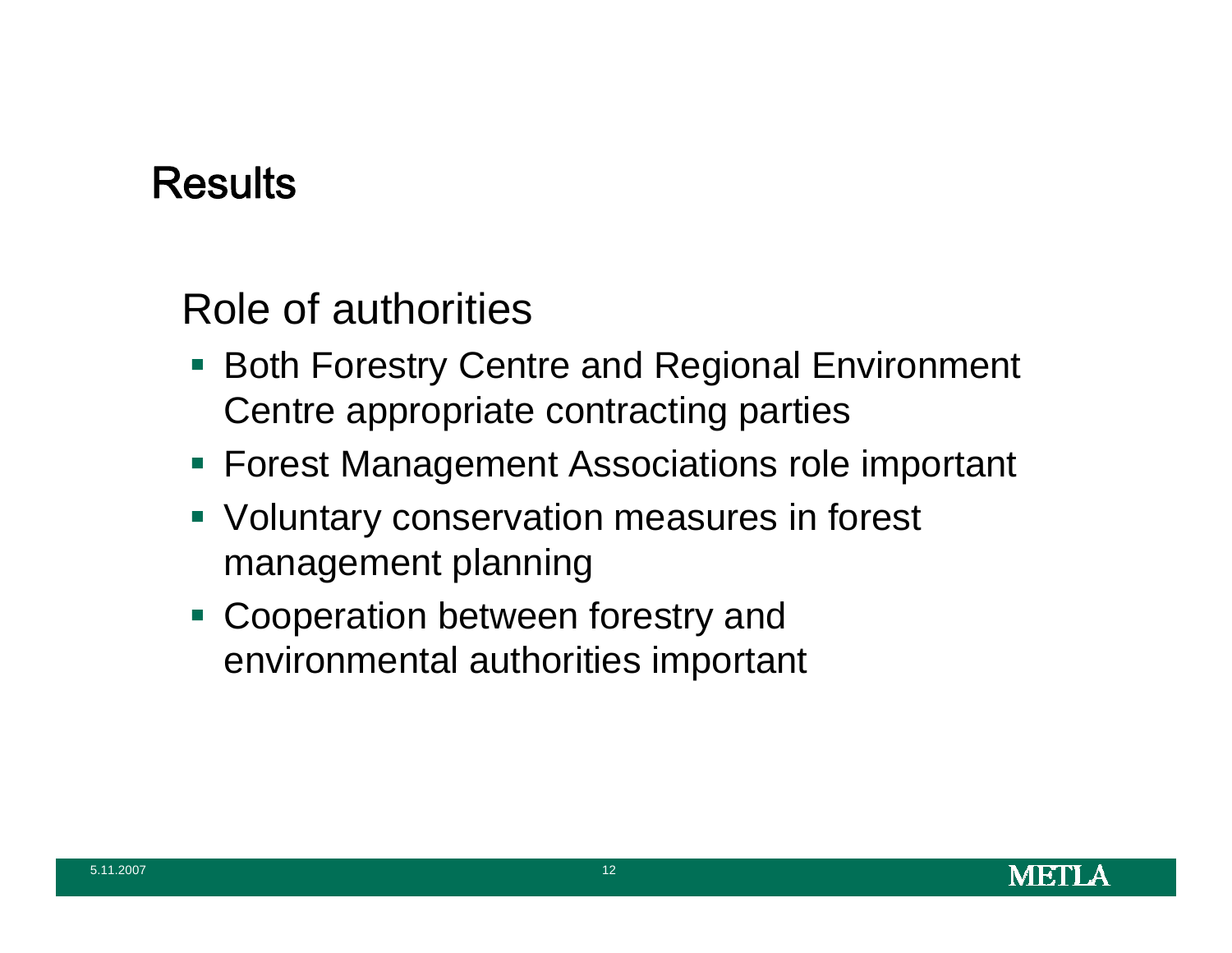## Site selection

- $\Box$ Regional aspects  $\iff$  nationwide criteria
- Potential sites
- **Social criteria**

#### Contract terms

- Fixed term  $\iff$  permanent contracts
- **Flexibility and simplicity**

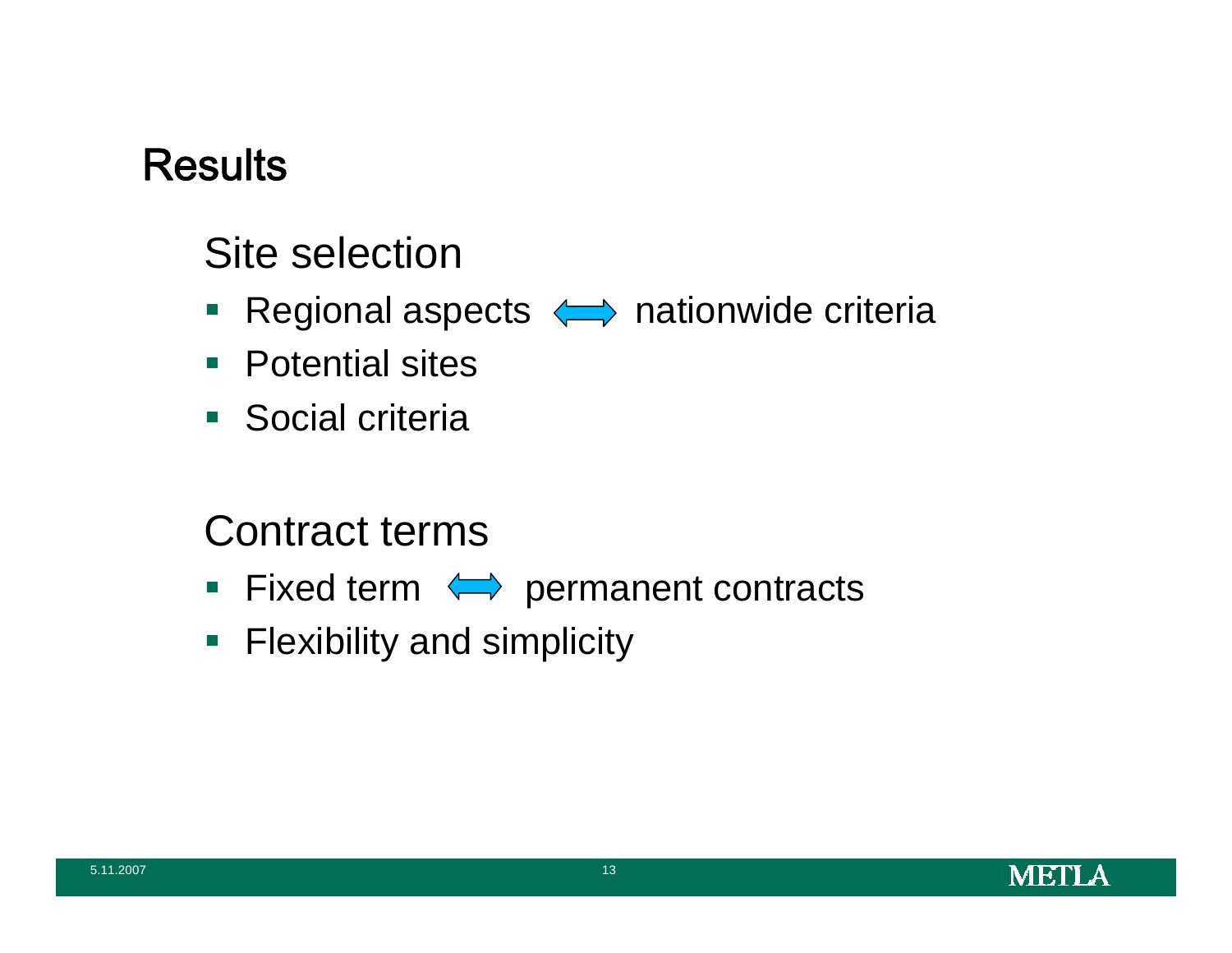## **Conclusions**

- **Forest owners who have offered sites into nature** values trading contract are owners of large forest holding, active in forestry, well educated, forestry professionals and urban
- **Voluntary measures have gained widespread** acceptance
	- voluntariness, property rights, compensation
- **Forest owners need advise in using the new** conservation measures  $\rightarrow$  education and training of forestry professionals
- $\mathcal{L}^{\text{max}}_{\text{max}}$  Close collaboration between forestry and environmental organisations is necessary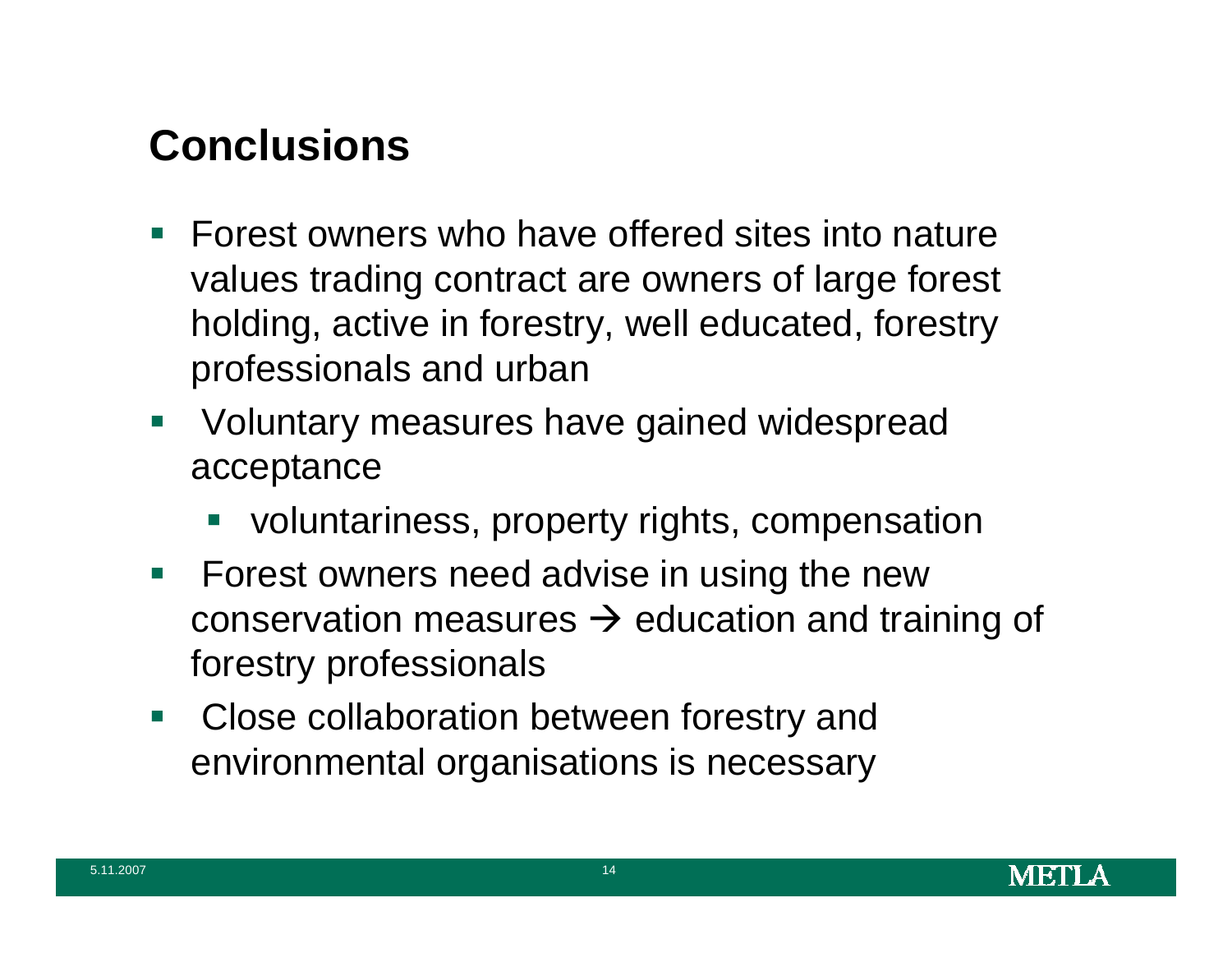## **Conclusions**

- $\overline{\mathcal{A}}$  The criteria used to select sites and regional objectives should be developed
- $\mathcal{L}_{\mathcal{A}}$  Both temporary and permanent schemes of voluntary conservation should be further developed and targeted
- $\mathcal{L}_{\mathcal{A}}$  Building up co-operation networks and new cultures of voluntary action takes up time and resources